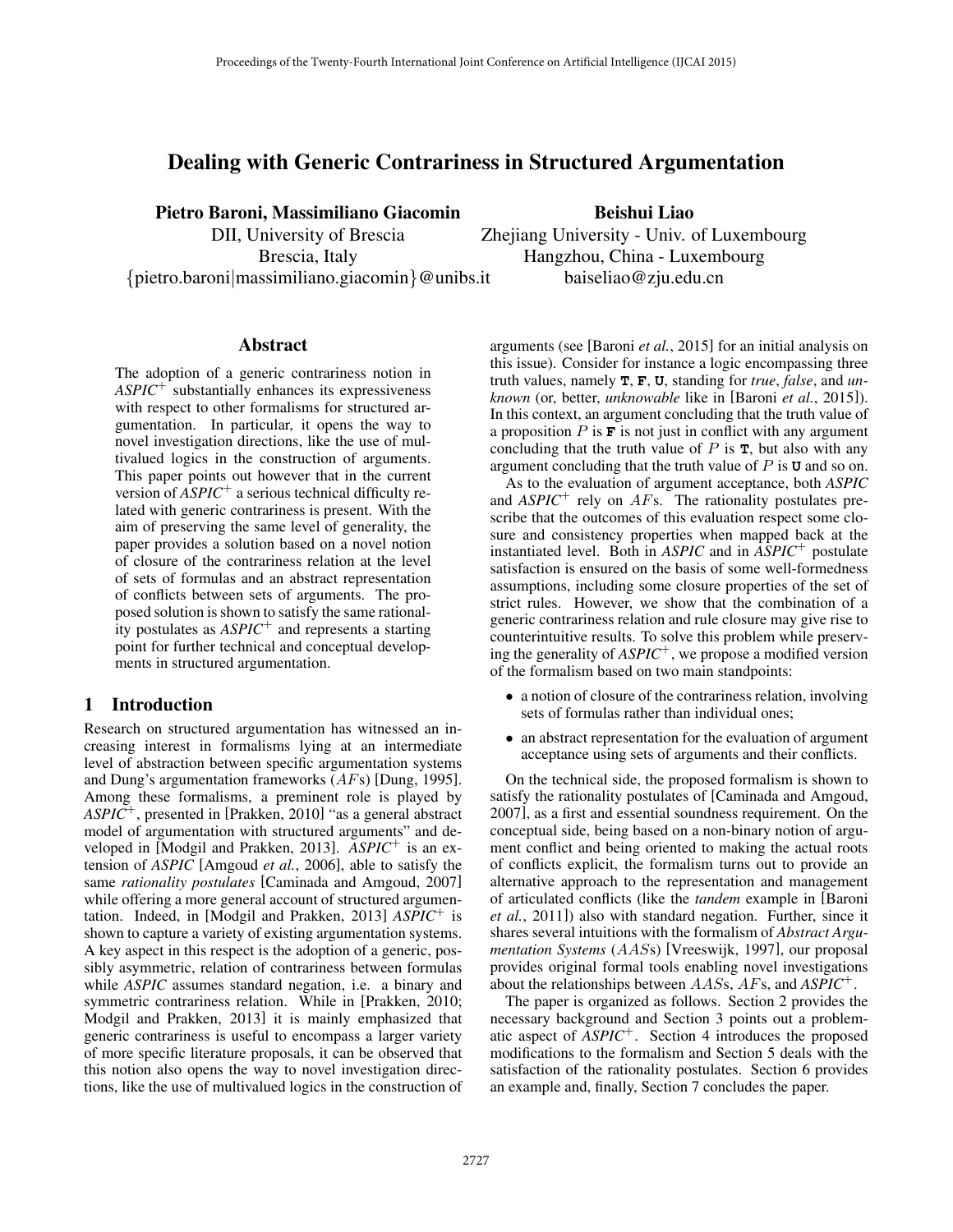### 2 Background

The following definition gives the minimal elements of Dung's theory of AFs used in this paper. The reader is referred to [Dung, 1995; Baroni *et al.*, 2011] for more details. We recall the definition of complete extension only since many literature semantics (grounded, stable, preferred, semistable, ideal) are complete-based (their extensions are a subset of the complete extensions) and the results proved in this paper directly carry over to any complete-based semantics.

**Definition 1** An AF is a pair  $\mathcal{F} = \langle \mathcal{A}, \rightarrow \rangle$  where A is a set *of* arguments *and*  $\rightarrow \subseteq A \times A$  *describes their* attack relation, *so that*  $(\alpha, \beta) \in \rightarrow$  *(denoted*  $\alpha \rightarrow \beta$ *) indicates that*  $\alpha$  attacks  $β$ *. For a set*  $S ⊆ A$ *, the attackers of*  $S$  *are defined as*  $S<sup>−</sup> =$  $\{\alpha \in \mathcal{A} \mid \exists \beta \in S : \alpha \rightarrow \beta\}$  *and the attackees of* S *are*  $\det(\text{d} \cdot \mathbf{S}) = \{ \alpha \in \mathcal{A} \mid \exists \beta \in S : \beta \to \alpha \}.$  A set  $S \subseteq \mathcal{A}$ *is* conflict-free *iff*  $S \cap S^+ = \emptyset$ . S defends *an argument*  $\alpha$ *iff*  $\{\alpha\}^ \subseteq$  *S*<sup>+</sup>. The set of arguments defended by *S* in *F is denoted as*  $D_{\mathcal{F}}(S)$ *. A set S is a* complete *extension of*  $\mathcal{F}$ *, denoted*  $S \in \mathcal{E}_{CO}(\mathcal{F})$ *, iff* S *is conflict-free and*  $S = \mathcal{D}_{\mathcal{F}}(S)$ *.* 

We recall in the sequel the essentials of the definition of the *ASPIC*<sup>+</sup> argumentation system, omitting some details not required by the present paper.

**Definition 2** An argumentation system is a tuple  $AS =$  $(\mathcal{L}, \bar{\mathcal{R}}, n)$  *where:* 

- *1.* L *is a logical language*
- 2.  $\bar{i}$  *is a* contrariness *function from*  $\mathcal{L}$  *to*  $2^{\mathcal{L}}$  *such that: (i)*  $\varphi$ *is a* contrary *of*  $\psi$  *if*  $\varphi \in \overline{\psi}$ *,*  $\psi \notin \overline{\varphi}$ *; (ii)*  $\varphi$  *is a* contradictory *of*  $\psi$  *(denoted by*  $\varphi = -\psi$ *)* if  $\varphi \in \overline{\psi}$ ,  $\psi \in \overline{\varphi}$ ; *(iii) each*  $\varphi \in \mathcal{L}$  *has at least one contradictory*
- *3.*  $\mathcal{R} = \mathcal{R}_S \cup \mathcal{R}_D$  *is a set of strict* ( $\mathcal{R}_S$ *) and defeasible (* $\mathcal{R}_D$ *)* inference rules of the form  $\varphi_1, \ldots, \varphi_n \to \varphi$  and  $\varphi_1, \ldots, \varphi_n \Rightarrow \varphi$  respectively (where  $\varphi_i, \varphi$  are meta*variables ranging over wff in*  $\mathcal{L}$ *), and*  $\mathcal{R}_S \cap \mathcal{R}_D = \emptyset$

*4.*  $n : \mathcal{R}_D \to \mathcal{L}$  *is a naming convention for*  $\mathcal{R}_D$ *.* 

A knowledge base is a subset of  $\mathcal L$  including certain (called *axioms*) and defeasible (called *ordinary*) premises. It gives rise to the notion of argumentation theory.

Definition 3 *A* knowledge base *in an argumentation system*  $AS = (\mathcal{L}, \bar{\mathcal{L}}, \mathcal{R}, n)$  *is a set*  $\mathcal{K} \subseteq \mathcal{L}$  *consisting of two disjoint subsets*  $K_n$  *(the axioms) and*  $K_p$  *(the ordinary premises). The tuple*  $AT = (AS, K)$  *is called an* argumentation theory.

Two notions of *consistency* are considered in *ASPIC*<sup>+</sup>.

**Definition 4** *For any*  $S \subseteq \mathcal{L}$ *, let the* closure of S under strict rules,  $\emph{denoted } Cl_{\mathcal{R}_{S}}(S)$ , be the smallest set containing  $S$  and *the consequent of any strict rule in*  $R<sub>S</sub>$ *, whose antecedents are in*  $Cl_{\mathcal{R}_S}(S)$ *. Then a set*  $S \subseteq \mathcal{L}$  *is: (i)* directly consistent *iff*  $\forall \psi \in S$  *such that*  $\varphi \in \overline{\psi}$ *; (ii)* indirectly consistent *iff*  $Cl_{\mathcal{R}_S}(S)$  is directly consistent.

Arguments are built from a knowledge base using rules.

Definition 5 *An argument* a *on the basis of a knowledge base* K *in an argumentation system*  $(L, \bar{L}, \mathcal{R}, n)$  *is:* 

*1.*  $\varphi$  *if*  $\varphi \in \mathcal{K}$  *with:*  $Prem(a) = {\varphi}$ *;*  $Conc(a) = \varphi$ *;*  $Sub(a) = {\varphi}$ ;  $Rules(a) = \emptyset$ ;  $Top(a) = undefined$ .

2.  $a_1, \ldots a_n \rightarrow (\Rightarrow) \psi$  *if*  $a_1, \ldots a_n$  *are arguments such that there exists a strict (defeasible) rule*  $Conc(a_1), \ldots Conc(a_n) \rightarrow (\Rightarrow) \psi$  *in*  $\mathcal{R}_S$  ( $\mathcal{R}_D$ ) *with:*  $Prem(a) = Prem(a_1) \cup ... \cup Prem(a_n);$  $Conc(a) = \psi$ ;  $Sub(a) = Sub(a_1) \cup ... \cup Sub(a_n) \cup ...$  ${a}$ *;* Rules(a) = Rules(a<sub>1</sub>) ∪ ... ∪ Rules(a<sub>n</sub>) ∪  $\{Conc(a_1), \ldots, Conc(a_n) \rightarrow (\Rightarrow) \psi\}$ ;  $Top(a)$  =  $Conc(a_1), \ldots, Conc(a_n) \rightarrow (\Rightarrow) \psi; \, DefRules(a) =$  ${r \mid r \in Rules(a) \cap R_D};$   $StRules(a) = {r \mid r \in$  $Rules(a) \cap \mathcal{R}_S$ .

*For any argument a,*  $Prem_n(a) = Prem(a) \cap K_n$ *;*  $Prem_p(a) = Prem(a) \cap \mathcal{K}_p$ *. a is:* strict *if*  $DefRules(a) =$ *Ø*, defeasible *if*  $DefRules(a) ≠ ∅$ ; firm *if*  $Prem(a) ⊆ K_n$ ; plausible *if*  $Prem(a) \nsubseteq \mathcal{K}_n$ ; fallible *if* a *is plausible or defeasible;* finite *if* Rules(a) *is finite.*

We assume, as in [Modgil and Prakken, 2013], that the set  $Prem(a)$  of premises of an argument a is always finite. An argument may include both fallible (ordinary premises and defeasible rules) and infallible (axioms and strict rules) elements. The following definition is based on this distinction.

**Definition 6** For any set of arguments  $\{a_1, \ldots, a_n\}$  the *argument*  $\alpha$  *is a strict continuation of*  $\{a_1, \ldots, a_n\}$  $\iint_{\mathcal{F}}^{\infty} Prem_p(a) = \bigcup_{i=1}^n Prem_p(a_i);$   $\iint_{\mathcal{F}}^{\infty}Rules(a) =$  $\bigcup_{i=1}^n DefRules(a_i); \quad Strules(a) \supseteq \bigcup_{i=1}^n StRules(a_i);$  $Prem_n(a) \supseteq \bigcup_{i=1}^n Prem_n(a_i).$ 

Some further notations are worth introducing.

- **Notation 1** *1. Given*  $S \subseteq \mathcal{L}, S \vdash \varphi$  *denotes that there exists a strict argument a such that*  $Conc(a) = \varphi$ *, with*  $Prem(a) \subseteq S$ .
	- 2.  $S \vdash_{min} \varphi$  *denotes that*  $S \vdash \varphi$  *and*  $\sharp T \subseteq S : T \vdash \varphi$ *.*
	- 3. Given a set of arguments  $\Sigma$ ,  $Prem(\Sigma)$   $\triangleq$  $\bigcup_{a \in \Sigma} Prem(a)$ , and similarly for  $Conc(\Sigma)$ ,  $Sub(\Sigma)$ ,  $Rules(\Sigma)$ *, Top* $(\Sigma)$ *, DefRules* $(\Sigma)$ *, StRules* $(\Sigma)$ *.*

The notion of *c-consistency* is based on contradiction.

**Definition 7** *A set*  $S \subseteq \mathcal{L}$  *is* c-consistent *if for no*  $\varphi$  *it holds that*  $S \vdash \varphi, -\varphi$ *. Otherwise* S *is* c-inconsistent. S *is minimally c-inconsistent iff* S is *c-inconsistent and*  $\forall S' \subsetneq S$ , S' is *c-consistent. An argument* a *on the basis of a knowledge-base* K in an argumentation system  $(\mathcal{L}, \bar{\mathcal{R}}, n)$  is c-consistent iff P rem(a) *is c-consistent.*

Accordingly, several properties for an argumentation theory can be formulated.

**Definition 8** Let  $AT = (AS, K)$  be an argumentation the*ory, where*  $AS = (\mathcal{L}, \bar{\mathcal{L}}, \mathcal{R}, n)$ *. AT is:* 

- *1.* closed under contraposition *iff for all*  $S \subseteq \mathcal{L}, \psi \in S$ ,  $\varphi \in \mathcal{L}$ , if  $S \vdash \varphi$  then  $S \setminus \{\psi\} \cup \{-\varphi\} \vdash -\psi$ ;
- *2.* closed under transposition *iff if*  $\varphi_1, \ldots, \varphi_n \to \psi \in \mathcal{R}_S$  *then, for*  $i = 1 \ldots n$ *,*  $\varphi_1, \ldots, \varphi_{i-1}, -\psi, \varphi_{i+1}, \ldots, \varphi_n \to -\varphi_i \in \mathcal{R}_S;$
- 3. axiom consistent *iff*  $Cl_{\mathcal{R}_S}(\mathcal{K}_n)$  *is directly consistent*;
- *4.* c-classical *iff for any minimal c-inconsistent*  $S \subseteq \mathcal{L}$  *and for any*  $\varphi \in S$ *, it holds that*  $S \setminus {\varphi} \vdash -\varphi$ *;*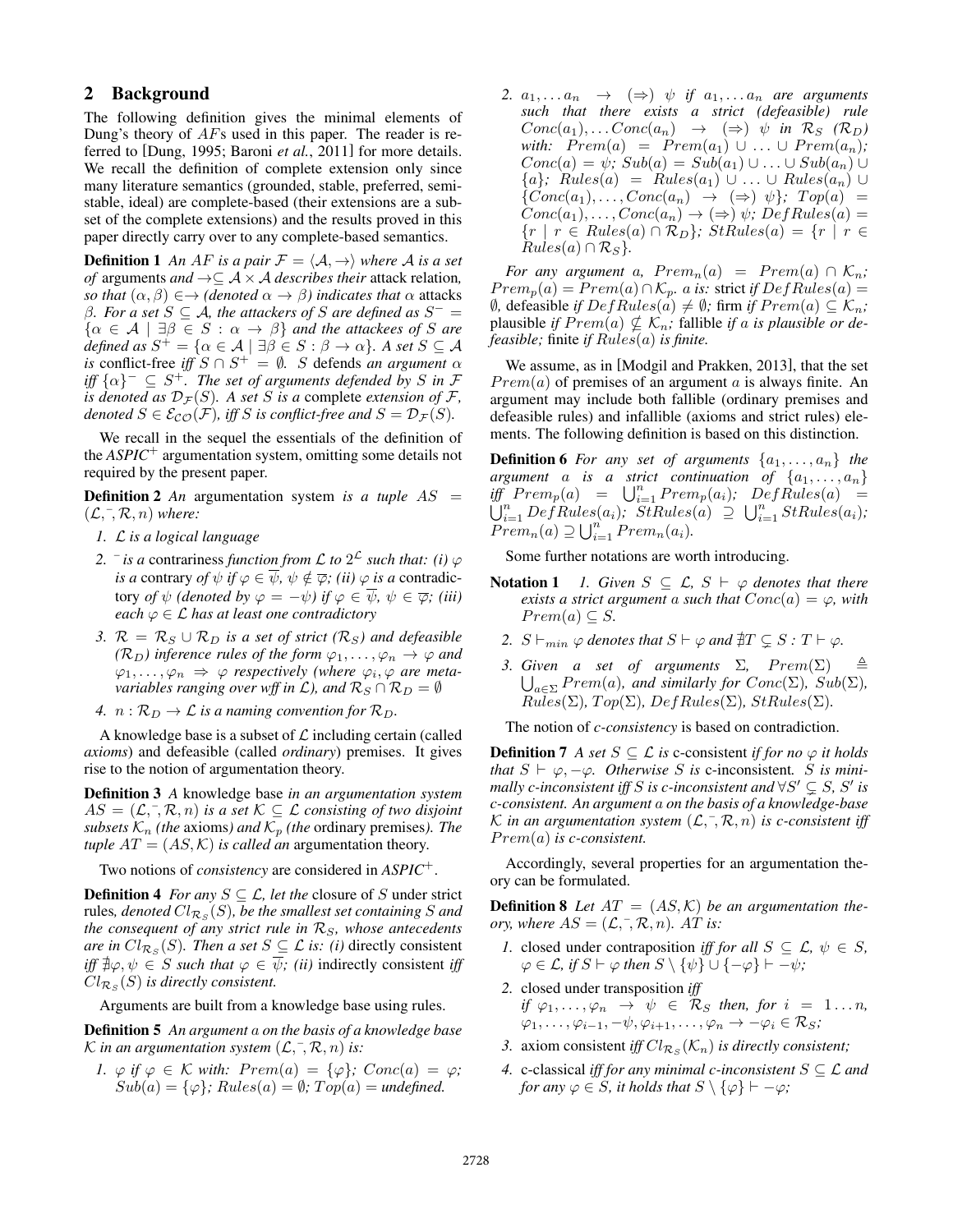*5.* well formed *if whenever*  $\varphi$  *is a contrary of*  $\psi$  *then*  $\psi \notin$  $\mathcal{K}_n$  *and*  $\psi$  *is not the consequent of a strict rule.* 

Three kinds of attack among arguments are considered.

Definition 9 *An argument* a attacks *an argument* b *iff* a undercuts*,* rebuts*, or* undermines b *where:*

- a undercuts b (on b') iff  $Conc(a) \in \overline{n(r)}$  for some b'  $\in$  $Sub(b)$  such that  $r = Top(b')$  is defeasible.
- a rebuts b *(on b')* iff  $Conc(a) \in \overline{\varphi}$  for some  $b' \in Sub(b)$ *of the form*  $b_1'', \ldots, b_n'' \Rightarrow \varphi$ . *In such a case a contrary*rebuts *b iff*  $Conc(a)$  *is a contrary of*  $\varphi$ *.*
- *a* undermines *b (on b') iff*  $Conc(a) \in \overline{\varphi}$  *for some*  $b' = \varphi$ *,*  $\varphi \in Prem_p(b)$ *. In such a case a contrary-undermines b iff*  $Conc(a)$  *is a contrary of*  $\varphi$ *.*

Attack effectiveness, in some cases, depends on an ordering  $\preceq$  among arguments, where  $a \preceq b$  means that argument  $b$  is at least as preferred as  $a$  and, following [Prakken, 2010], we assume that  $\preceq$  is a preorder. As usual  $a \prec b$  iff  $a \preceq b$  and  $b \npreceq a$ ;  $a \approx b$  iff  $a \preceq b$  and  $b \preceq a$ .

**Definition 10** An argument ordering  $\prec$  is reasonable iff:

- *1.* ∀a, b *if* a *is strict and firm and* b *is plausible or defeasible, then*  $b \prec a$ *;*
- 2.  $\forall a, b$  *if* a *is strict and firm then*  $a \nless b$ *;*
- 3.  $\forall a, a', b \text{ with } a' \text{ a strict continuation of } \{a\}, \text{ if } a \nless b$ then  $a' \nprec b$  and if  $b \nprec a$  then  $b \nprec a'$
- *4. let*  $\Theta = \{a_1, \ldots, a_n\}$  *be a finite set of arguments and for*  $i = 1...n$  *let*  $a^{+\setminus i}$  *be some strict continuation of*  $\Theta \setminus \{a_i\}$ . Then, it is not the case that  $\forall i \; a^{+\setminus i} \prec a_i$ .

Effective attacks give rise to defeat.

Definition 11 Let a attack b on b'. If a undercuts, contraryrebuts, or contrary-undermines b on b', then a preferenceindependent *attacks* b *on* b 0 *, otherwise* a preferencedependent *attacks b* on *b'*. Then, *a* defeats *b iff for some b' either* a preference-independent *attacks* b on b' or a preferencedependent *attacks* b on b' and  $a \nless b'$ . a strictly defeats b iff a *defeats* b *and* b *does not defeat* a*.*

Two kinds of *structured argumentation frameworks* are defined from an argumentation theory, using the attack relation.

**Definition 12** Let  $AT = (AS, K)$  be an argumentation the*ory. A* (c-)structured argumentation framework *(*(c)−SAF*) defined by AT is a triple*  $(\Sigma, \mathcal{C}, \preceq)$  *where*  $\Sigma$  *is the set of all (c-consistent) finite arguments constructed from* K *in* AS *(henceforth called the set of arguments on the basis of* AT*),*  $\leq$  *is an ordering on*  $\Sigma$  *and*  $(a, b) \in C$  *iff* a *attacks b.* 

Well-definedness of (c-)structured argumentation frameworks depends on the properties of the underlying theory.

Definition 13 *A* SAF *defined by an* AT *is* well-defined *iff* AT *is c-classical, axiom consistent, well formed and closed under contraposition or closed under transposition; A* c−SAF *defined by an* AT *is* well-defined *iff* AT *is axiom consistent, well formed and closed under contraposition or closed under transposition.*

A traditional Dung's framework is derived from a  $(c)$ −SAF using the defeat relation.

**Definition 14** *Let*  $\Delta = (\Sigma, \mathcal{C}, \preceq)$  *be a* (*c*)−*SAF, and*  $\mathcal{D} \subseteq$  $\Sigma \times \Sigma$  *be the defeat relation according to Def. 11. The AF corresponding to*  $\Delta$  *is defined as*  $\mathcal{F}_{\Delta} = (\Sigma, \mathcal{D})$ *.* 

Compliance with rationality postulates is then proved in [Modgil and Prakken, 2013] under the assumptions above.

**Theorem 1** *Let*  $\Delta = (\Sigma, \mathcal{C}, \preceq)$  *be a well-defined*  $(c)$ –*SAF with reasonable*  $\preceq$  *and E a* complete *extension of*  $\mathcal{F}_{\Delta}$ *. Then* 

- $\forall a \in E$  if  $a' \in Sub(a)$  then  $a' \in E$ ;
- { $Conc(a) | a \in E$ } =  $Cl_{\mathcal{R}_S}(\{Conc(a) | a \in E\})$ ;
- ${Conc}(a) | a \in E$ } *is consistent*;
- $Cl_{\mathcal{R}_S}(\{Conc(a) \mid a \in E\})$  *is consistent.*

# 3 A problem in *ASPIC*<sup>+</sup> without negation

Def. 2 is liberal about the notion of contrariness and contradiction. In particular, it requires every  $\varphi \in \mathcal{L}$  to have a contradictory (to ensure that the items of Def. 8 using  $-$  are well-founded) but leaves open the possibility of having more than one contradictory. However this may give rise to difficulties with the closure properties stated in Def. 8. To see this, consider a simple language  $\mathcal{L}^6 = \{B, M, D, T, A, O\}$  meant to intuitively correspond to the properties of being *Bachelor*, *Married*, *Divorced*, *Teen-ager*, *Adult*, and *Old* respectively, where the former three properties are mutually exclusive and so are the three latter ones, hence  $\overline{B} = \{M, D\}$ ,  $\overline{M} = \{B, D\}$ ,  $\overline{D} = \{B, M\}$ , and  $\overline{T} = \{A, O\}$ ,  $\overline{A} = \{T, O\}$ ,  $\overline{O} = \{T, A\}$ . Assume then that as a strict rule (e.g. imposed by law) a teenager is a bachelor, i.e.  $T \rightarrow B \in \mathcal{R}_S$ .

Suppose now that closure under transposition is applied to this rule. We get  $-B \rightarrow -T$ , however both  $-B$  and  $-T$  admit two replacements, namely M or D and A or O respectively. Hence a plain application of closure under transposition generates four strict rules:  $M \rightarrow A$ ,  $M \rightarrow O$ ,  $D \rightarrow A$ ,  $D \rightarrow O$ . It follows that both  ${M}$  and  ${D}$  are c-inconsistent. Then a c-classical  $AT$  (required for a well-defined  $SAF$ ) would impose  $\emptyset \vdash -M$  and  $\emptyset \vdash -D$ , leading to  $\emptyset \vdash B, D, M$ , i.e. contradictory conclusions should be strictly derived from the empty set. Given that AT must be axiom consistent, it follows that  $\mathcal{L}^6$  with  $T \to B \in \mathcal{R}_S$  is forbidden in a well-defined  $SAF$ .

A well-defined c−SAF does not require a c-classical AT, but arguments must be c-consistent, which, in this case, implies in particular that neither M nor D can be a premise. To put it in other words, the fact that a teen-ager must be bachelor prevents you to have as a premise that a person is married or divorced. Note that these observations do not affect the correctness of the results in [Modgil and Prakken, 2013], rather they show that multiple contradictories may give rise to a collapse of the expressiveness of the system: consistency is preserved at the price of very counterintuitive limitations.

One could fix this problem by requiring in Def. 8 every element of the language to have exactly one contradictory. Indeed the main example presented in [Modgil and Prakken, 2013] is coherent with this restriction. It may be noted however that this amounts to actually reintroduce negation within the language, though in disguise. While using negation (and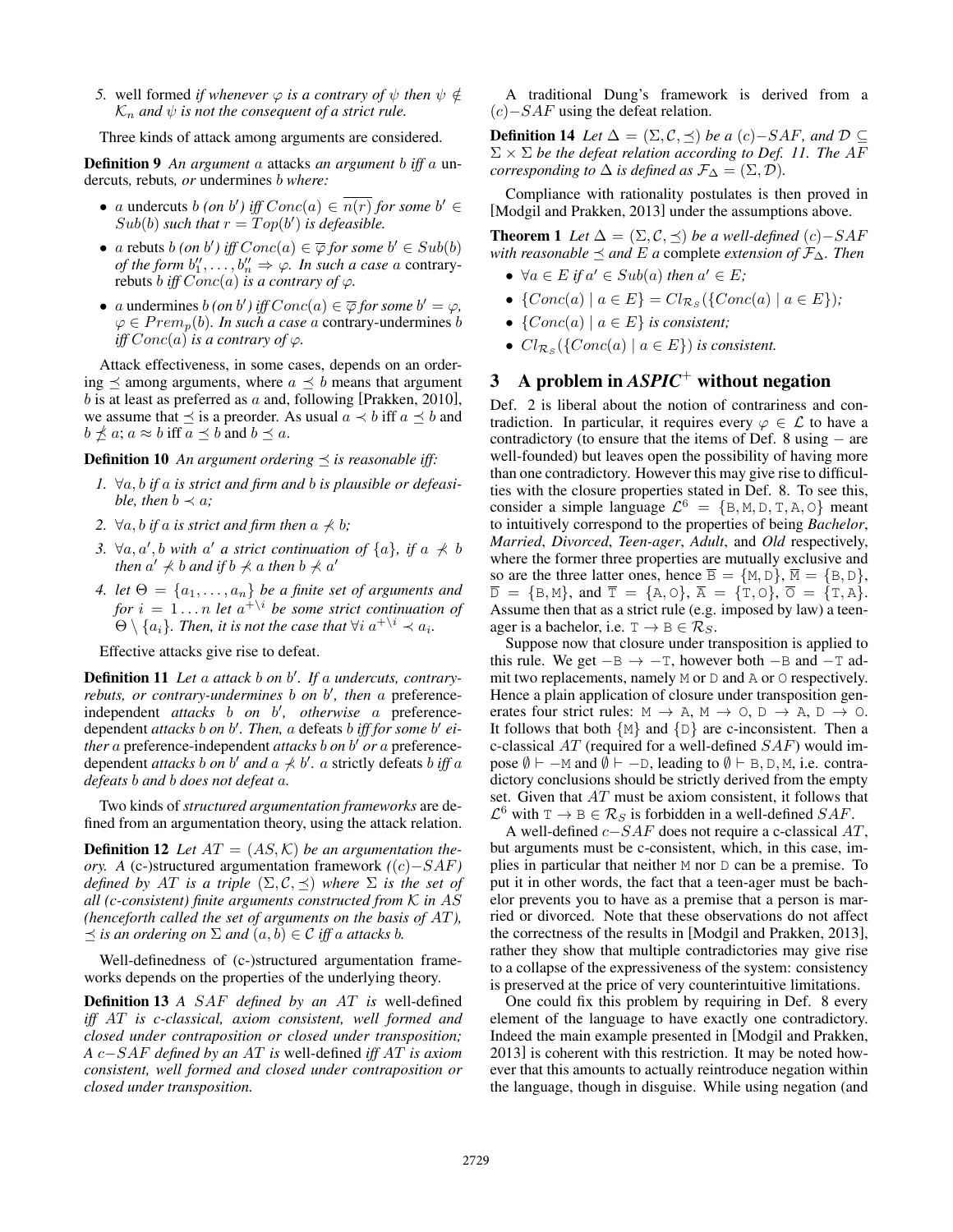possibly also disjunction) would be appropriate to this toy example, proposing it as the general solution to these difficulties would compromise the aim of *ASPIC*<sup>+</sup> of being as language-independent as possible. Quoting [Prakken, 2010], "formulas like *bachelor* and *married* can, if desired, be declared contradictory without having to reason with an axiom ¬(bachelor ∧ married)". For similar reasons, we do not consider other possible very specific technical fixes, like for instance forbidding that two contraries of a formula are in turn contrary each other. Thus, the goal of this paper is to devise an alternative solution to achieve the same desirable results obtained in [Modgil and Prakken, 2013] while keeping the underlying language as generic as possible, namely equipped only with a basic contrariness function.

# 4 Revising *ASPIC*<sup>+</sup>

We assume the same basic elements of *ASPIC*<sup>+</sup> just removing any further specification and constraint on the contrariness function. Thus, in Def. 2 items 1, 3, and 4, are unmodified while in item 2 we drop (iii). Defs. 3, 4, 5, 6, as well as Notation 1 are also left unmodified.

We then leave apart c-consistency (Def. 7) and consider the properties of Def. 8, used to introduce well-definedness. To start, we keep only the properties of axiom consistency and well-formedness and focus on the closure requirements. Closure under transposition imposes a sort of explicit completeness of the set of strict rules, based on the − relation, while closure under contraposition imposes this completeness implicitly through the notion of strict derivation  $\vdash$ .

The use of − being problematic, (explicit or implicit) closure of strict rules cannot be defined. One can, however, pursue the complementary idea of establishing a closure of the contrariness relation on the basis of the strict rules, according to the fact that the contrariness relation captures some form of (directional) incompatibility. The relevant intuition is as follows. Let  $\varphi \in \psi$  and  $\chi \to \varphi \in \mathcal{R}_S$ . Since  $\varphi$  is incompatible with  $\psi$  and  $\varphi$  strictly follows from  $\chi$ , one may require that  $\chi$ too is regarded as (directionally) incompatible with  $\psi$ . Further, let  $\omega \to \psi \in \mathcal{R}_S$ . Since  $\varphi$  is incompatible with  $\psi$  and when  $\omega$  holds also  $\psi$  necessarily holds, one may require  $\varphi$  to be incompatible with  $\omega$  too. This needs two complements.

First, a strict rule may have multiple premises, e.g. in  $\mathcal{R}_S$ we may have  $\eta$ ,  $\theta \to \varphi$ . Then, it is the set  $\{\eta, \theta\}$  to be incompatible with  $\psi$ . Similarly, if  $\kappa, \lambda \to \psi$  we get that  $\varphi$ is incompatible with  $\{\kappa, \lambda\}$ . These examples show that an extended contrariness relation involving sets of formulas is needed. Intuitively, this can be justified by the fact that negation is a collective notion (it includes whatever is incompatible with the negated entity): if it is removed, the underlying collections of elements have to be dealt with explicitly.

Second, strict derivation may involve several rules. Hence the previous considerations need to be generalized to the cases where we have  $\vdash$  instead of  $\rightarrow$  in the formulas above. More precisely, in order to ensure minimality in the identification of incompatibilities,  $\vdash_{min}$  should be considered.

Accordingly, we introduce an extended contrariness relation between subsets of  $\mathcal L$  obtained as a "completion" of the basic contrariness relation  $\overline{\phantom{a}}$ . A preliminary precisation is required. Taking into account Def. 5 and Notation 1, in an argumentation theory strict derivation must start from the knowledge base, i.e.  $S \vdash_{min} \varphi$  implies  $S \subseteq \mathcal{K}$ . However, we aim at defining a notion of closure that does not depend on the set of premises but only on the contrariness relation and the set of strict rules. To this purpose we need to define a notion of strict derivability, rather than of strict derivation, namely the possibility to derive a conclusion from some elements of the language using strict rules only, independently of the presence of these elements in the knowledge base.

Definition 15 *Given an argumentation system* AS = (L,¯, <sup>R</sup>, n) *the strict knowledge base* <sup>K</sup><sup>∗</sup> AS *for* AS *is given by*  $\mathcal{K}_n = \mathcal{L}, \, \mathcal{K}_p = \emptyset$  and the corresponding argumentation theory is defined as  $AT^*_{AS} = (AS, \mathcal{K}^*_{AS})$ .  $S \vdash^* \varphi$  and  $S \vdash^*_{min} \varphi$ *denote respectively that*  $S \vdash \varphi$  *and*  $S \vdash_{min} \varphi$  *in*  $AT_{AS}^*$ .

Note that from the finiteness of the set of premises of any argument, it follows that whenever  $S \vdash_{min}^* \varphi$ , S is finite.

**Definition 16** *Given an argumentation system AS* =  $(\mathcal{L}, \bar{\mathcal{L}}, \mathcal{R}, n)$ *, let*  $\mathcal{EC}^1(AS)$ *,*  $\mathcal{EC}^2(AS)$ *,* $\mathcal{EC}^3(AS)$  *be the follow*ing subsets of  $2^{\mathcal{L}} \times 2^{\mathcal{L}}$ 

- $\mathcal{EC}^1(AS) = \{ (\{\varphi\}, \{\psi\}) \mid \varphi \in \overline{\psi} \};$
- $\mathcal{EC}^2(AS) = \{ (S, \{\psi\}) \mid S \vdash_{min}^* \varphi \text{ and } \varphi \in \overline{\psi} \};$
- $\mathcal{EC}^{3}(AS) = \{ (S, T) | T \vdash_{min}^* \psi \text{ and } (S, {\psi}) \in$  $\mathcal{EC}^1(AS) \cup \mathcal{EC}^2(AS)$ .

*The extended contrariness relation is defined as*  $\mathcal{EC}(AS)$  =  $\mathcal{EC}^1(AS) \cup \mathcal{EC}^2(AS) \cup \mathcal{EC}^3(AS) \subseteq 2^{\mathcal{L}} \times 2^{\mathcal{L}}.$ 

A set is  $\mathcal{EC}$ -incompatible if it corresponds to the union of two contrary subsets according to  $\mathcal{EC}(\overline{AS})$ .

**Definition 17** *Given an*  $AS = (\mathcal{L}, \bar{\mathcal{L}}, \mathcal{R}, n)$ *, a set*  $S \subseteq \mathcal{L}$  *is*  $\mathcal{EC}\text{-incompatible},$  denoted as  $S \in \mathcal{ECI}(AS)$ , if there is some  $T, U$  such that  $S = T \cup U$  and  $(T, U) \in \mathcal{EC}(AS)$ .

We can now revise accordingly the various forms of attack.

**Definition 18** *Given an argumentation theory AT*  $(AS, \mathcal{K})$ *, a set of arguments*  $\Sigma$  attacks *an argument b iff*  $\Sigma$ undercuts*,* rebuts*, or* undermines b *where:*

- Σ undercuts  $b$  (*on*  $b'$ ) iff  $Conc(\Sigma) \cup \{n(r)\}\in \mathcal{ECI}(AS)$ *for some*  $b' \in Sub(b)$  *such that*  $r = Top(b') \in \mathcal{R}_D$ *.*
- $\sum$  rebuts *b* (*on b'*) *iff for some b'*  $\in$   $Sub(b)$  *of the form*  $b''_1, \ldots, b''_n \Rightarrow \varphi$  the following condition holds:  $\exists T, U$ *such that*  $T \cup U = Conc(\Sigma) \cup {\varphi}$ *,*  $(T, U) \in \mathcal{EC}(AS)$ *and*  $\varphi \in U$ *. In this case*  $\Sigma$  contrary rebuts *b if there is no*  $V, W$  *such that*  $V \cup W = Conc(\Sigma) \cup {\varphi}$ *,*  $(V, W) \in$  $\mathcal{EC}(AS)$  and  $\varphi \in V$ .
- $\Sigma$  undermines b *(on b')* iff for some  $b' = \varphi, \varphi \in \Sigma$ P remp(b) *the following condition holds:* ∃T, U *such that*  $T \cup U = Conc(\Sigma) \cup {\varphi}$ *,*  $(T, U) \in \mathcal{EC}(AS)$ *and*  $\varphi \in U$ *. In this case*  $\Sigma$  contrary undermines b *if there is no V*, *W such that*  $V \cup W = Conc(\Sigma) \cup {\varphi}$ *,*  $(V, W) \in \mathcal{EC}(AS)$  and  $\varphi \in V$ .

As the effectiveness of some attacks depends on the preference relation, we need to generalize the notion of preference ordering to our extended context.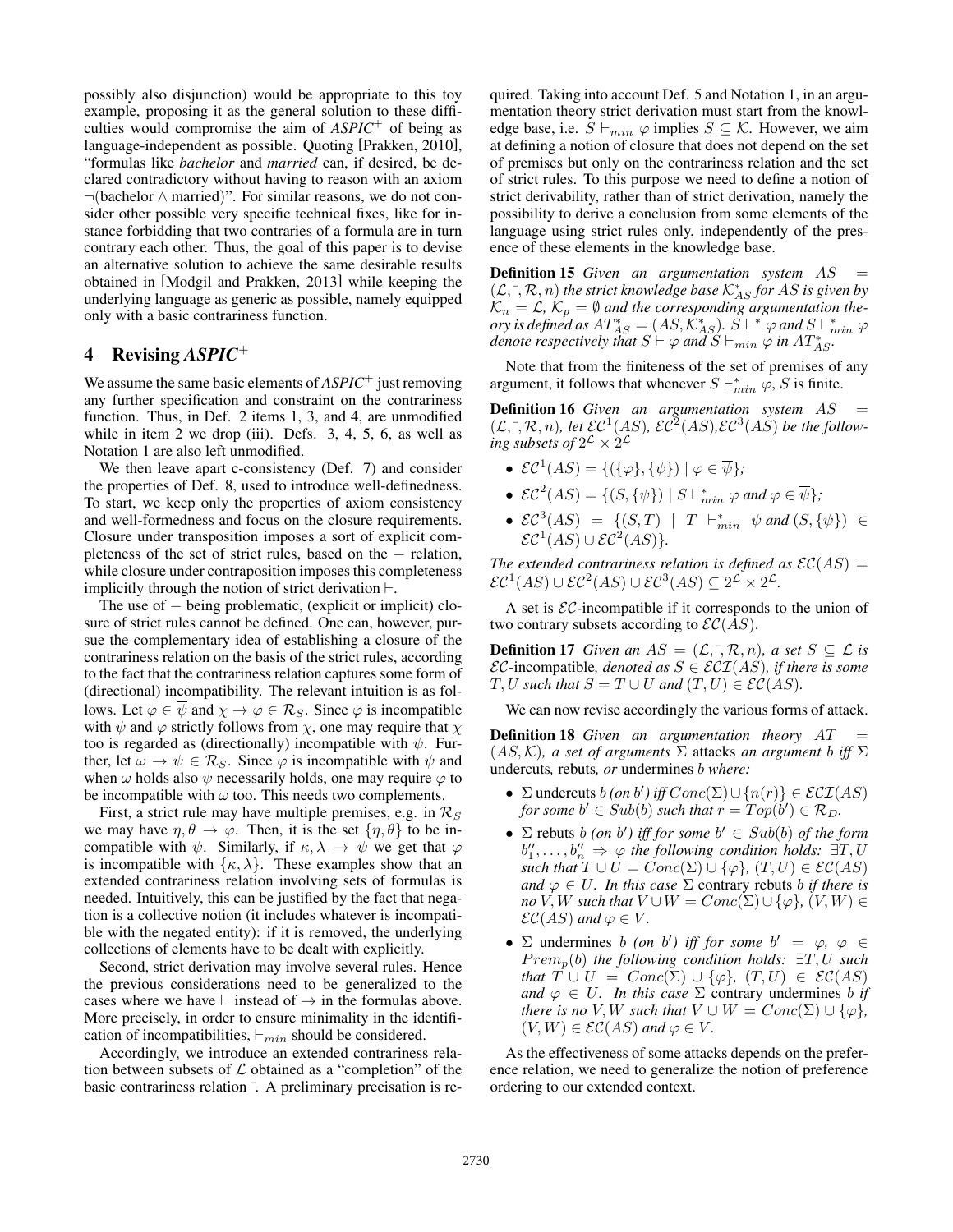**Definition 19** Given an argument ordering  $\preceq$  on a set of ar*guments*  $\Sigma$ *, we extend*  $\leq$  *to*  $2^{\Sigma} \times \Sigma$  *as follows. An argument* a *is at least as preferred as a set of arguments* Θ*, denoted as*  $\Theta \preceq a$  *iff*  $\exists b \in \Theta$  *such that*  $b \preceq a$ *. a is strictly preferred to* Θ*, denoted* Θ ≺ a *iff* ∃b ∈ Θ *such that* b ≺ a*, not strictly preferred to*  $\Theta$ *, denoted*  $\Theta \nprec a$  *iff*  $\nexists b \in \Theta$  *such that*  $b \prec a$ *.* 

Accordingly, we can define an extended notion of defeat.

Definition 20 *Let the set of arguments* Θ *attack an argument* b *on* b <sup>0</sup> *according to Def. 18. If* Θ *undercuts, contrary-rebuts, or contrary-undermines* b *on* b 0 *, then* Θ preference-independent *attacks* b *on* b 0 *, otherwise* Θ preference-dependent *attacks b* on *b'*. Then, Θ defeats *b, denoted as*  $\Theta \rightarrow b$ , *iff either*  $\Theta$  preference-independent *attacks b on b' or*  $\Theta$  preference-dependent *attacks b on b' and*  $\Theta \nless b'$ .

Lemmata 1 and 2 are used later (the proofs are omitted).

**Lemma 1** *If*  $\Theta$  *is finite then*  $\exists a \in \Theta : (\Theta \setminus \{a\}) \npreceq a$ *.* 

**Lemma 2** *Given an argumentation theory*  $AT = (AS, K)$ *, if*  $\Theta \rightsquigarrow a$  *then*  $\Theta \rightsquigarrow b$  *for every b such that*  $a \in Sub(b)$ *.* 

We can now define an  $AF$  based on the above relation of defeat in order to evaluate the justification status of arguments. The idea is that the nodes of the framework represent relevant sets of arguments. In particular we need a node for each singleton corresponding to a produced argument, and a node for each set that defeats some produced argument.

**Definition 21** *Given an argumentation theory AT*  $(AS, \mathcal{K})$  *with ordering*  $\preceq$ , *let*  $ARGS(AT)$  *be the set of the arguments produced in* AS *on the basis of* K*. The set of relevant sets of arguments of* AT*, denoted as* RS(AT)*, is defined as*  $RS(AT) = \{\{a\} \mid a \in \mathcal{ARGS}(AT)\} \cup \{\Theta \mid \Theta \subseteq$  $\mathcal{ARGS}(AT)$  *and*  $\exists b \in \mathcal{ARGS}(AT) : \Theta \rightsquigarrow b$ *}*.

In the  $AF$  a relevant set of arguments attacks another one (denoted as D-attacks) simply if it defeats one of its members.

**Definition 22** *Let*  $\Sigma, \Theta \in \mathcal{RS}(AT)$  *for an argumentation theory* AT.  $\Sigma$  *D-attacks*  $\Theta$ *, denoted as*  $\Sigma \rightarrow \Theta$ *, iff*  $\exists a \in \Theta$  $\Theta: \Sigma \rightsquigarrow a$ .

The relevant-set-based  $AF$  is defined accordingly.

**Definition 23** Given an argumentation theory AT (AS, K)*, the* RS*-based argumentation framework induced by* AT *is defined as*  $RS-AF(AT) = (RS(AT), \rightarrow)$ *.* 

Notation 2 *Each node of the induced* RS*-based argumentation framework* RS−AF(AT) *corresponds to a set* Σ *of arguments of AT. To make this more explicit, we write*  $||\Sigma||$ *to denote the node of* RS−AF(AT) *corresponding to* Σ*. The set of (instantiated) arguments supported by an extension* E  $of$   $\mathcal{RS}-AF(AT)$  *is defined as*  $\mathcal{SA}(E) = \bigcup_{\parallel \Sigma \parallel \in E} \Sigma$ *.* 

### 5 Rationality properties

In this section we show that the revised version of *ASPIC*<sup>+</sup> is well-behaved and satisfies the rationality postulates (some proofs are omitted due to space limitations). The following lemmata show that the acceptance of sets of arguments and of singletons in  $RS-AF(AT)$  are in accordance.

**Lemma 3** *Given an argumentation theory*  $AT = (AS, K)$ *, let*  $C \in \mathcal{E}_{CO}(\mathcal{RS}-AF(AT))$ *. If*  $\|\Sigma\| \in C$  *then*  $\forall a \in \Sigma$  $\|\{a\}\|$  ∈ C. If  $a \in \mathcal{SA}(\mathcal{C})$  then  $\|\{a\}\|$  ∈ C.

**Proof:** Note that the second statement is a direct consequence of the first one, proved below. From Def. 21, if  $\Sigma \in \mathcal{RS}(AT)$  then  $\forall a \in \Sigma$ ,  $\{a\} \in \mathcal{RS}(AT)$ . Let  $\|\Sigma\| \in \mathcal{C}$ and  $a \in \Sigma$ .  $\mathcal{C} \cup \{ ||\{a\}|| \}$  is conflict-free. In fact, from Def. 22, for any  $\Theta \in \mathcal{RS}(AT)$ , if  $\Theta \rightarrow \{a\}$ , then  $\Theta \rightarrow \Sigma$ , and  $\|\Theta\| \in \mathcal{C}$  would contradict the conflict-freeness of  $\mathcal{C}$ . The case  $\{a\} \rightarrow \Theta$  leads to  $\Theta \rightarrow \{a\}$  since C defends itself and hence to the same contradiction. Analogously, we get  $\|\{a\}\|^{-} \subseteq \|\Sigma\|^{-}$  and since  $\|\Sigma\|^{-} \subseteq \mathcal{C}^{+}$ , also  $\|\{a\}\|^{-} \subseteq \mathcal{C}^{+}$ . Hence C defends  $\|\{a\}\|$  and, from the properties of complete extensions, it must be the case that  $\|\{a\}\| \in C$ . extensions, it must be the case that  $\|\{a\}\| \in \mathcal{C}$ .

**Lemma 4** *Let*  $AT = (AS, \mathcal{K})$ ,  $\mathcal{C} \in \mathcal{E}_{\mathcal{CO}}(\mathcal{RS}-AF(AT))$ *and*  $\Sigma \in \mathcal{RS}(AT)$ *.* If  $\forall a \in \Sigma \|\{a\}\| \in \mathcal{C}$  *then*  $\|\Sigma\| \in \mathcal{C}$ *.* 

The next lemma follows directly from the previous ones.

**Lemma 5** *Let*  $AT = (AS, K)$ ,  $C \in \mathcal{E}_{CO}(\mathcal{RS}-AF(AT))$  $\mathcal{L}(\Theta,\Theta,\Sigma,\Theta,\Sigma\cup\Theta) \in \mathcal{RS}(AT)$ *.* If  $\|\{\Sigma\}\|,\|\{\Theta\}\| \in \mathcal{C}$  then  $\|\Sigma \cup \Theta\| \in \mathcal{C}$ .

We now prove the properties established in Theorems 12- 15 of [Modgil and Prakken, 2013] and corresponding to the rationality postulates of [Caminada and Amgoud, 2007].

**Theorem 2** *Let*  $AT = (AS, \mathcal{K})$ ,  $\mathcal{C} \in \mathcal{E}_{\mathcal{C} \mathcal{O}}(\mathcal{R} \mathcal{S} - AF(AT))$ *. If*  $a \in \mathcal{SA}(\mathcal{C})$  *then*  $\forall b \in Sub(a)$   $b \in \mathcal{SA}(\mathcal{C})$ *.* 

**Proof:** From Lemma 3  $\|\{a\}\| \in \mathcal{C}$ . We show that  $\forall b \in \mathcal{C}$  $Sub(a)$   $\{b\}$   $\in$  C, implying  $b \in S\mathcal{A}(\mathcal{C})$ . From Lemma 2 and Defs. 21-22, if  $\Theta \rightarrow \{b\}$  then  $\Theta \rightarrow \{a\}$ . It follows that  $\|\{b\}\|^- \subseteq \|\{a\}\|^-$ . Since  $\|\{a\}\| \in \mathcal{C}$  we get  $\|\{b\}\|^- \subseteq \mathcal{C}^+$ and  $\|\{b\}\|^{-}\cap \mathcal{C} = \emptyset$ . Further, it cannot be that  $\|\{b\}\|^{+}\cap \mathcal{C} \neq \emptyset$ since, by the properties of complete extensions, this would contradict  $\|\{b\}\|^{-} \cap C = \emptyset$ . Using again the properties of complete extensions we get  $\|\{b\}\| \in \mathcal{C}$ .

**Theorem 3** Let  $AT = (AS, \mathcal{K})$ ,  $\mathcal{C} \in \mathcal{E}_{\mathcal{CO}}(\mathcal{RS}-AF(AT))$ . *Then*  $\{Conc(a) \mid a \in \mathcal{SA}(\mathcal{C})\} = Cl_{\mathcal{R}_S}(\{Conc(a) \mid a \in \mathcal{A}(\mathcal{C})\})$  $\mathcal{SA}(\mathcal{C})\}.$ 

**Proof:** Suppose by contradiction that  $\exists \varphi$  such that  $\varphi \in$  $Cl_{\mathcal{R}_S}(\lbrace Cone(a) \mid a \in \mathcal{SA}(\mathcal{C}) \rbrace)$  and  $\varphi \notin \lbrace Cone(a) \mid a \in \mathcal{C}(\mathcal{R}_S(\mathcal{C})) \rbrace$  $\mathcal{SA}(\mathcal{C})\}\right.$  Since  $\varphi \in Cl_{\mathcal{R}_S}(\{Conc(a) \mid a \in \mathcal{SA}(\mathcal{C})\})$  there is an argument b with  $Conc(b) = \varphi$  such that b is a strict continuation of a set of arguments  $\Sigma \subseteq \mathcal{SA}(\mathcal{C})$ . Moreover from  $\varphi \notin \{Conc(a) \mid a \in \mathcal{SA}(\mathcal{C})\}$  we get  $b \notin \mathcal{SA}(\mathcal{C})$ and  $\|\{b\}\| \notin \mathcal{C}$ . From the properties of complete extensions, it follows  $\|\{b\}\|^- \neq \emptyset$ . Given that b is a strict continuation of a set of arguments  $\Sigma$ , by Def. 18 it can only receive attacks through some of its subarguments belonging to  $Sub(\Sigma)$ . Hence  $||\{b\}||^- = \bigcup_{c \in Sub(\Sigma)} ||\{c\}||^-$ . From  $\Sigma \subseteq \mathcal{SA}(\mathcal{C})$  and Theorem 2 we get  $Sub(\Sigma) \subseteq \mathcal{SA}(\mathcal{C})$ and from Lemma 3 we get  $\forall c \in Sub(\Sigma)$   $\|\{c\}\| \in \mathcal{C}$ . From the properties of complete extensions and the equality  $\|\{b\}\|^{-} = \bigcup_{c \in Sub(\Sigma)} \|\{c\}\|^{-}$  it follows  $\|\{b\}\|^{-} \subseteq C^{+}$  and  $||\{b\}||^-\cap C = \emptyset$ . Further, it cannot be that  $||\{b\}||^+\cap C \neq \emptyset$ since, by the properties of complete extensions, this would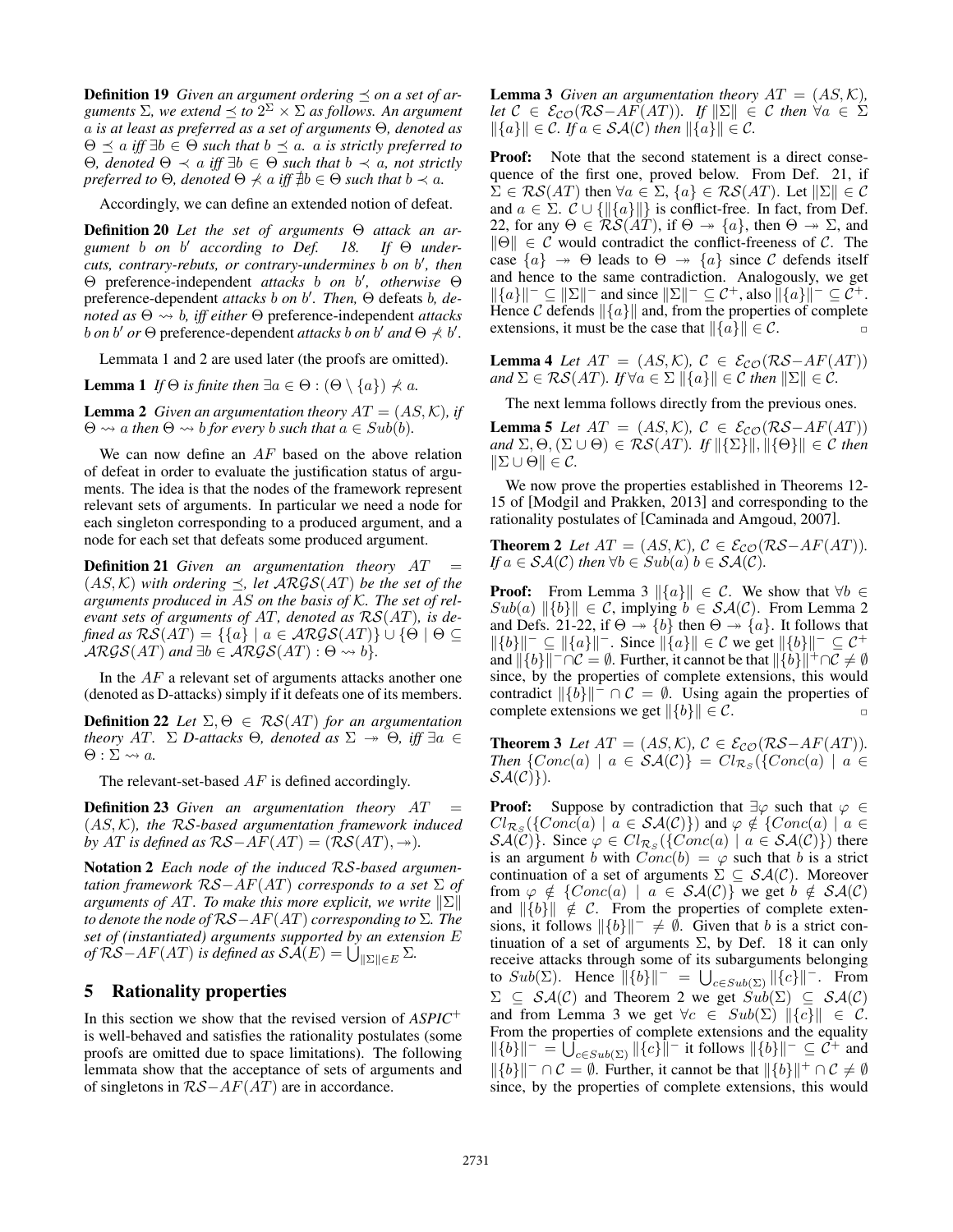contradict  $\|\{b\}\|$ <sup>-</sup> ∩  $C = \emptyset$ . It follows that it must be the case that  $\|\{b\}\| \in \mathcal{C}$ . Contradiction.

**Theorem 4** *Given*  $AT = (AS, K)$  *with argument ordering*  $\preceq$  *satisfying item 1 of Def. 10, let*  $C \in \mathcal{E}_{CO}(\mathcal{RS}-AF(AT))$ *. If*  $AT$  *is axiom consistent and well-formed then*  $\{Conc(a) |$  $a \in \mathcal{SA}(\mathcal{C})$  *is directly consistent.* 

**Theorem 5** *Given*  $AT = (AS, K)$  *with argument ordering*  $\preceq$  *satisfying item 1 of Def. 10, let*  $C \in$ *dering*  $\preceq$  *satisfying item 1 of Def.* ECO(RS−AF(AT))*. If* AT *is axiom consistent and wellformed then*  $Cl_{\mathcal{R}_S}(\{Conc(a) \mid a \in \mathcal{SA}(\mathcal{C})\})$  is directly con*sistent.*

#### 6 An example

Consider language  $\mathcal{L}^{10} = \mathcal{L}^6 \cup \{\text{HC}, \text{GC}, \text{FC}, \text{WR}\}\,$ , where intuitively HC means that the person we are talking about has a birth certificate dated 16 years ago, GC represents the default assumption that the certificate is genuine, FC means that the certificate is fake, and WR means that the person wears a wedding ring. The contrariness relation is as in Sect. 3 with the only addition of  $\overline{GC} = \{FC\}$ , i.e. FC is a contrary of GC. Let  $\mathcal{R}_S = \{T \rightarrow B; HC, GC \rightarrow$ T} and  $\mathcal{R}_D = \{WR \Rightarrow M\}$ . From  $\mathcal{R}_S$  we obtain  $\{\hat{T}\}\vdash_{min}^* B, \{\text{HC}, \text{GC}\}\vdash_{min}^* \overline{T}, \{\text{HC}, \text{GC}\}\vdash_{min}^* B.$  Applying Def. 16 and omitting  $\mathcal{EC}^1(AS)$ , we get  $\mathcal{EC}^2(AS)$  $\{(\{\texttt{T}\}, \{\texttt{M}\}), (\{\texttt{T}\}, \{\texttt{D}\}), (\{\texttt{HC}, \texttt{GC}\}, \{\texttt{A}\}), (\{\texttt{HC}, \texttt{GC}\}, \{\texttt{O}\}),$  $({\lbrace HC, GC \rbrace},{\lbrace M \rbrace}),$  ( ${\lbrace HC, GC \rbrace},{\lbrace D \rbrace})}$  and then  $\mathcal{EC}^3(AS)$ )  $\{(\{\mathbb{M}\},\{\mathbb{T}\}),(\{\mathbb{D}\},\{\mathbb{T}\}),(\{\mathbb{A}\},\{\mathbb{H}\mathbb{C},\mathbb{G}\mathbb{C}\}),(\{\mathbb{O}\},\{\mathbb{H}\mathbb{C},\mathbb{G}\mathbb{C}\}),\$  $({M}, {HC}, {GC}), ({D}, {HC}, {GC})$ . State arising from the contribution of  $\sum_{k=1}^{\infty} \{x_k\}$  (a)  $\left(\frac{a_k}{a_k}\right)$  (a)  $\left(\frac{a_k}{a_k}\right)$  (b)  $\left(\frac{a_k}{a_k}\right)$  (c)  $\left(\frac{a_k}{a_k}\right)$  (c)  $\left(\frac{a_k}{a_k}\right)$  (c)  $\left(\frac{a_k}{a_k}\right)$  (c)  $\left(\frac{a_k}{a_k}\right)$  (c)  $\left(\frac{a_k}{a_k}\right)$  (

Suppose now  $\mathcal{K}_n = \{ \text{HC}, \text{WR} \}$  (it is certain that the person has a birth certificate and wears a wedding ring) and  $\mathcal{K}_p =$  $\{GC\}$  (it is defeasibly assumed that the certificate is genuine). We get the following arguments:  $a_1 = \text{HC}$ ,  $a_2 = \text{GC}$ ,  $a_3 =$ WR,  $a_4 = [a_1, a_2 \to \text{T}], a_5 = [a_4 \to \text{B}], a_6 = [a_3 \Rightarrow \text{M}].$ 

From Def. 18 we have that both  $\{a_4\}$  and  $\{a_5\}$  rebut  $a_6$ ,  $\{a_1, a_2\}$  rebuts  $a_6$ , and  $\{a_1, a_6\}$  undermines (and also rebuts)  $a_2$  and its superarguments  $a_4$  and  $a_5$ . All these attacks are preference dependent. To keep the presentation simple we assume that all fallible arguments (i.e.  $a_2, a_4, a_5, a_6$  are equally preferred and are less preferred than the firm arguments  $a_1$  and  $a_3$ . Under this assumption, all the above attacks are successful and give rise to a defeat according to Def. 20, i.e., summing up,  $\{a_4\} \rightsquigarrow a_6$ ,  ${a_5} \leadsto a_6, {a_1, a_2} \leadsto a_6, {a_1, a_6} \leadsto a_2, {a_1, a_6} \leadsto a_4,$  ${a_1, a_6} \rightarrow a_5$ . Then, by Def. 21,  $\mathcal{RS}(AT) =$  $\{\{a_1\}, \{a_2\}, \{a_3\}, \{a_4\}, \{a_5\}, \{a_6\}, \{a_1, a_2\}, \{a_1, a_6\}\}$ 

and the D-attack relation  $\rightarrow$  consists of the replication of the defeat relation described above (with the attacked arguments replaced by the corresponding singletons) with the addition of a mutual D-attack between  $\{a_1, a_2\}$  and  $\{a_1, a_6\}$  and of attacks from  $\{a_4\}$  and  $\{a_5\}$  to  $\{a_1, a_6\}$ .

Figure 1 shows the resulting AF. Its complete extensions are  $C_1 = {\{\|\{a_1\}\|,\|\{a_3\}\|\}}$ ,  $\mathcal{C}_2 = \{ \| \{a_1\}\|, \| \{a_3\}\|, \| \{a_6\}\|, \| \{a_1, a_6\}\| \}, \quad \mathcal{C}_3 =$  $\{ \| \{a_1\}\|, \| \{a_2\}\|, \| \{a_3\}\|, \| \{a_4\}\|, \| \{a_5\}\|, \| \{a_1, a_2\}\| \}.$  C<sub>1</sub> is the grounded extension [Dung, 1995] supporting only the conclusions HC and WR.  $C_2$  and  $C_3$  correspond to the two alternative choices arising from the incompatibility between



Figure 1: The "Married or 16?" example.

the fallible arguments  $a_2$  (the certificate is genuine) and  $a_6$ (the person is married) given that it is certain that s/he has a certicate asserting that s/he is a teenager and that there is no preference between the alternatives. Note that the structure of the AF evidences this mutual attack as the root of all the inconsistencies. In fact, the acceptance of all other arguments (apart the unattacked ones) basically depends on the choice between  $\|\{a_1, a_2\}\|$  and  $\|\{a_1, a_6\}\|$ . It may also be noted that the attacks from  $\|\{a_4\}\|$  and  $\|\{a_5\}\|$  against  $\|\{a_6\}\|$  and  $\|\{a_1, a_6\}\|$  could be suppressed without affecting the final outcome. This suggests that, at least in some cases, the same results can be achieved with a more compact representation. This issue is an important direction of future work.

As a variation of the example, assume that we add an ordinary premise FC since there is some evidence suggesting the falsity of the certificate. Then we get an additional argument  $a_7$  = FC which preference-independent attacks  $a_2$  and its superarguments  $a_4$  and  $a_5$ . Skipping some obvious steps we obtain a modified framework where, in particular,  $\|\{a_7\}\| \rightarrow \|\{a_1, a_2\}\|$  and, as expected, there is exactly one complete extension  $C_1' =$  $\{ \| \{a_1\}\|, \| \{a_3\}\|, \| \{a_6\}\|, \| \{a_7\}\|, \| \{a_1, a_6\}\| \}$  corresponding to the unique surviving (but still defeasible) alternative.

Due to space limitations, other application examples can not be presented in detail. We remark however that the proposed formalism provides a natural treatment of cases where conflicts between arguments arise from ternary (or, generally, more than binary) incompabilities. These cases have attracted attention in the literature since they are somehow challenging for modelling approaches (like  $AFs$ ) based on binary incompatibility/attack relations. For instance the *tandem* example [Baroni *et al.*, 2011] concerns three persons (John, Mary, and Suzy) who all want to go cycling on a tandem (represented by three axioms  $jw, mw, sw$  and one assumes defeasibly that if one wants to go then s/he will go (represented by three rules  $jw \Rightarrow jt, mw \Rightarrow mt, sw \Rightarrow st)$ . Clearly only two of them (no matter who) can actually go. Using *ASPIC* this is modeled with a constraint  $\neg(jt \wedge mt \wedge st)$ . Altogether this representation gives rise in *ASPIC* to the construction of ten arguments, three of which, concluding respectively  $\neg jt$ ,  $\neg mt$ , and  $\neg st$ , are in mutual conflict each other. In the  $R\mathcal{S}-AF(AT)$ representation the mutual conflict involves three nodes corresponding to three couples of arguments with conclusions  $\{jt, mt\}, \{jt, st\}, \{mt, st\}$  respectively, thus making more explicit that the root of the conflicts is the incompatibility among the three possible pairs of tandem riders.